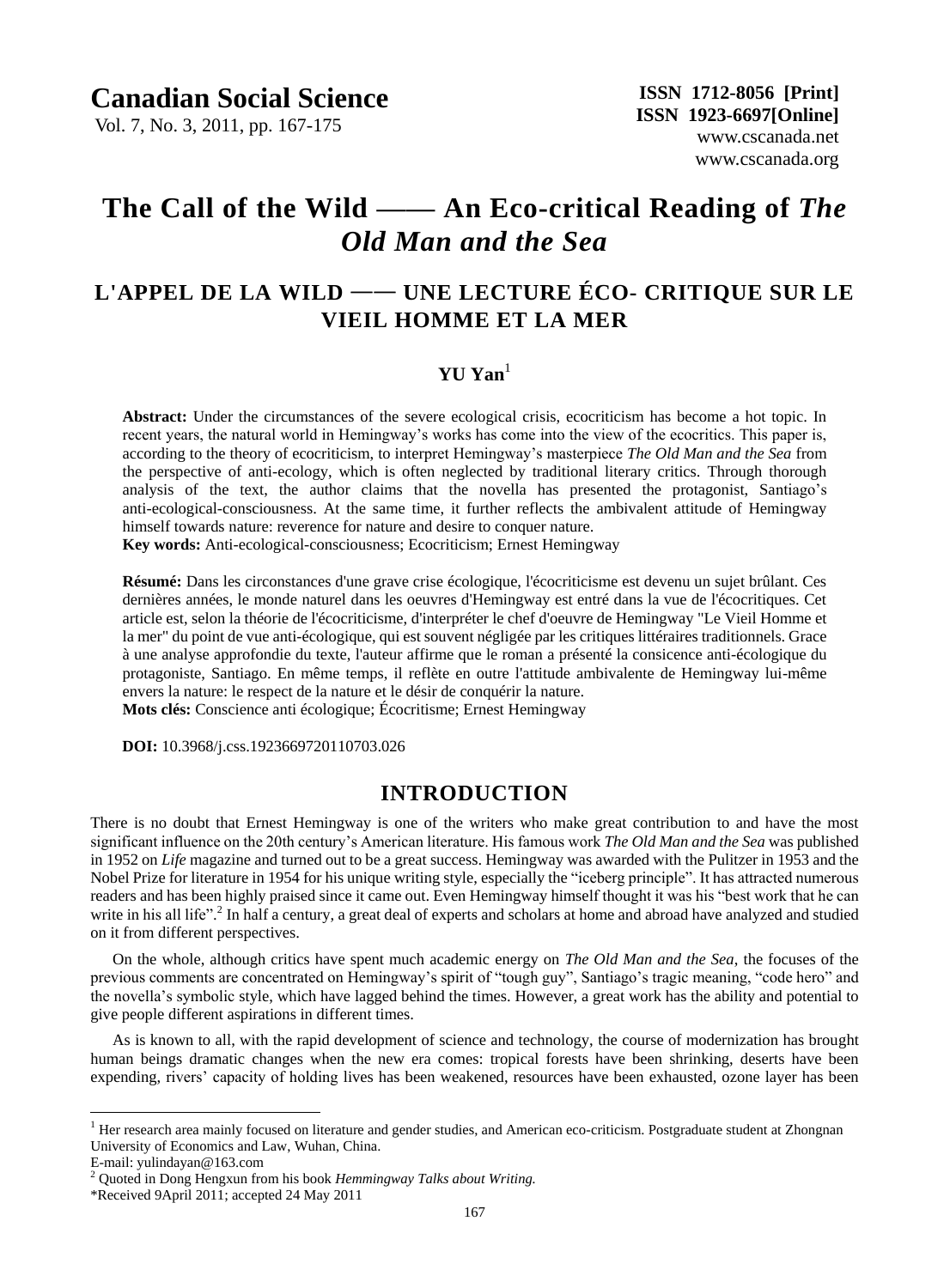destroyed and many endangered species are facing extinction. In short, series of ecological problems have appeared and human beings are facing unprecedented ecological crisis. Under this circumstances, many literary critics with strong sense of responsibility have paid close attention to the newly-appeared theory of literary criticism—ecocriticism.

As a celebrated writer, Hemingway naturally aroused the interest of the ecocritics. In recent years, interpreting Hemingway's works with ecocriticism has become a trend. More and more people have already found Hemingway's profound thinking about the relationship between human and nature in his masterpiece *The Old Man and the Sea*. However, so far in academic circle, critics have paid great attention to the ecological consciousness reflected in this book, but few person, almost nobody have analyzed its anti-ecological-consciousness. In view of this current situation, the author tries to reexamine this famous work on a textual level to probe into the anti-ecological-consciousness reflected in it. The author tries to help people understand Hemingway's work in a broader and more comprehensive way, to arouse the readers' attention to the environmental crisis and to evoke modern people's ecological consciousness of protecting the nature to bravely assume the responsibility of reconstructing the balance of ecology.

### **1. LITERATURE REVIEW**

Earnest Hemingway is a world-famous writer who remains an interesting figure in the field of literary criticism for half a century. Numerous experts and scholars have spent considerable efforts on his writings, exploring his iceberg principle, "tough guy" spirit, tragic meaning, symbolic style, male-power culture and feminist sensibility etc, from different perspectives such as cultural anthropology, modern semantics, functional stylistics, transitivity system, stylistics, reception-aesthetic and psychoanalysis. And some criticism on his masterpiece *The Old Man and the Sea* will be reviewed in the following part.

First of all, it is worthwhile and necessary to mention the background and publication of *The Old Man and the Sea* before looking at the relevant criticism. It is believed that the years from 1940, in which *[For Whom the Bell Tolls](http://en.wikipedia.org/wiki/For_Whom_the_Bell_Tolls)* was published, to 1952 were the gloomiest time for Ernest Hemingway, thus he badly needed a win. His novel *Across the River and into the Trees*, published in 1950, was a great disaster. It was almost unanimously disparaged by critics and was called the worst thing Hemingway had ever written. Many readers claimed it like a parody of Hemingway. The control and precision of his earlier prose seemed to be lost beyond recovery. Therefore, the huge success of *The Old Man and the Sea* was a much-needed vindication and it restored many readers' confidence in Hemingway's capability as an author. It was initially received with much popularity.

Its publisher, Scribner, on an early dust jacket, called the novella a "new classic", and many critics favorably compared it with such works as William Faulkner's *The Bear* and Herman Melville's *[Moby-Dick](http://en.wikipedia.org/wiki/Moby-Dick)*. 3

Early book reviews responded quickly and well to the work and spared no effort to give it favorable comments. In *Atlantic Review*, Edward Weeks summed up the readers' opinions with the title of "Hemingway at His Best" (72). In the *New York Times Book Review*, the novella was praised as "a tale superbly told" and was surprised by its ability to imply "a human continuity that far transcends an individual relationship" (Robert Gorham Davis, 1). In the *San Francisco Chronicle*, Joseph Henry Jackson clearly stated that it is a "miracle-play of Man against Fate" and it is "as perfect a piece of work as Hemingway has ever done" (22).

Following such acclaim, however, a school of critics emerged that interpreted the novella as a disappointing minor work. For example, critic Philip Young provided an admiring review in 1952, just following *The Old Man and the Sea*'s publication, in which he stated that it was the book "in which Hemingway said the finest single thing he ever had to say as well as he could ever hope to say it." However, in 1966, Young claimed that the "failed novel" too often "went way out". These self-contradictory views show that critical reaction ranged from adoration of the book's mythical, pseudo-religious intonations to flippant dismissal as pure fakery.<sup>4</sup> Robert P. Weeks is one of the most outspoken critics of *The Old Man and the Sea*. His 1962 piece "Fakery in *The Old Man and the Sea*" detected the discrepancies between Hemingway's fictional and nonfictional accounts of Cuban fishermen and their feats of fishing for marlin in the Gulf of Mexico. He claimed that the novella is "in fact more nearly fakery against fakery: a make-believe super-fish duelling a make-believe super-fisherman…"(qtd. in Patricia Dunlavy Valenti, 45).<sup>5</sup> Orville Prescott in the *New York Times* objected that Santiago was more a symbolic attitude toward life than a man, a character who's poetically rendered thoughts border on artificiality. Delmore Schwartz tolerated the novella as a "virtuoso performance", … [but he criticized it for] having "a margin of

 $\overline{a}$ 

<sup>3</sup> See also the content of *The Old Man and the Sea* from Spark Notes. Retrieved on April 2, 2009, from the World Wide Web: http://www.sparknotes.com/lit/oldman/context.html.

<sup>4</sup> Basic knowledge about *The Old Man and The Sea* on Wikipedia. Retrieved on March 9, 2009, from the World Wide Web:

http://en.wikipedia.org/wiki/The\_Old\_Man\_and\_the\_Sea.

<sup>5</sup> Other detailed information can be seen in Robert P. Weeks's "Fakery in *The Old Man and the Sea*" in *College English* 24, 1962 or in Patricia Dunlavy Valenti's *Understanding The Old Man and the Sea: A Student Casebook to Issue, Source, and Historical Documents*, 2007.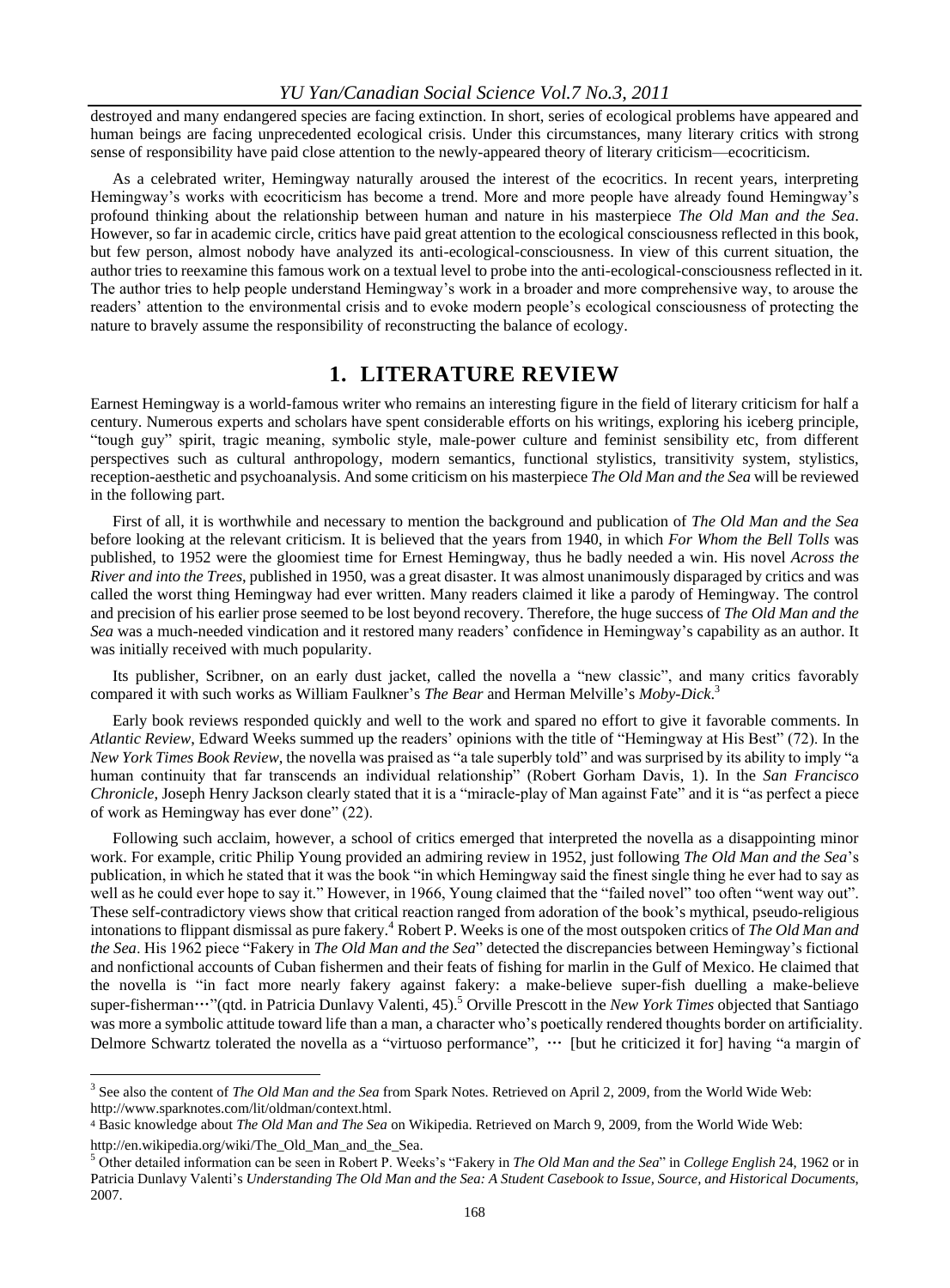self-consciousness and a mannerism of assertion" (72). According to Butcher, a handful of out-and-out detractors called *The Old Man and the Sea* "the poor man's *Moby Dick*" (qtd. in FAN Qun, 9).

Despite its detractors, *The Old Man and the Sea* led to numerous accolades for Hemingway, including the 1953 Pulitzer Prize for Fiction. He also earned the Award of Merit Medal for the Novel from the American Academy of Letters that same year. Most prestigiously, the Nobel Prize for Literature came in 1954, "for his mastery of the art of narrative, most recently demonstrated in *The Old Man and the Sea*, and for the influence that he has exerted on contemporary style."<sup>6</sup>

When it comes to Hemingway's artistic creation, critics have paid much attention to his "tough guys" (Roberts, 53), especially his male characters with "grace under pressure", and his "iceberg theory". The style of the novella, together with the simplicity and the concreteness of its description, provides a rich opportunity for symbolic interpretations. Hemingway once emphasized that: "No good book has ever been written that has in it symbols arrived at beforehand and stuck in. ... I tried to make a real old man, a real boy, a real sea and a real fish and real sharks. But if I made them good and true enough they would mean many things."

Thematic analysis goes almost unanimously to Santiago's tough-guy spirit. Through the use of the outstanding theme: "A man can be destroyed, but not defeated", *The Old Man and the Sea* strives to teach important life lessons to the readers. According to FAN Qun, Santiago's tough image that a man is never to be defeated indicated Hemingway's vision of heroism about triumph over crushing adversity with grace.

Psychoanalysis goes deeply to reveal the deep causes behind the old man's strong yearning for victory despite all sorts of difficulties ahead. And feminist critics try to demonstrate their views about Hemingway's outlook on women by analyzing the absence of heroine in the novella and the depiction of the gentle sea.

From the above statements, it is clear that Ernest Hemingway's *The Old Man and the Sea* has been researched into by literary critics from different perspectives. Nevertheless, still very little academic energy has been dedicated to the study of the work under the theory of ecocriticism and even less focus has been put on the anti-ecological aspect of it. In view of the deteriorating situation of ecocrisis in the present era, it is of great significance to reexamine *The Old Man and the Sea*  from the perspective of ecocriticism.

## **2. ECOCRITICISM**

#### **2.1 The Definition and Characteristics of Ecocriticism**

The terminology "ecocriticism" was first set forth by William Rueckert in his paper *Literature and Ecology: An Experiment in Ecocriticism* in 1978. Ecocriticism, which originated from the United States in 1970s and became a significant school of literary theories in 1990s, arises out of the severe ecocrisis which poses great threat not only to life on the planet, but to the very life of the planet. According to Feng Fen, the theoretical starting-point and foundation of ecocriticism is the ecological philosophy, and the aim of it is to treat of the relationship between literature and natural environment. Ecocriticism probes into such complicated problems as modern human beings' theology, culture and civilization through examining the ecological out-of-balance between the natural environment and the cultural environment in present world (46).

The primary advocator and initiator of American ecocriticism Cheryll Glotfelty defined ecocriticism as "the study of the relationship between [literature](http://en.wikipedia.org/wiki/Literature) and the [natural environment"](http://en.wikipedia.org/wiki/Natural_environment) (124). Later, in the Western Literature Association Meeting (Salt Lake City, Utah), she pointed out that:

Simply defined, ecocriticism is the study of the relationship between literature and the physical environment. Just as feminist criticism examines language and literature from a gender-conscious perspective, and Marxist criticism brings an awareness of modes of production and economic class to its reading of texts, ecocriticism takes an earth-centered approach to literary studies. (138)

However, most critics hold that although Glotfelty's definition is rational, it cannot accurately summarize the academic connotation of an academic criticism or an academic research (XUE Lei, 8). By contrast the definition put forward by Lawrence Buell, the current Powell M. Cabot Professor of American Literature at Harvard University, is more accurate: ecocriticism is "the study of the relationship between literature and environment under the spirit of supporting the practice of environmentalism" (430).

As ecological crisis going from bad to worse, ecocriticism is presenting its tremendous theoretic energy and vitality due to its strong concern about nature and human beings. And Chinese Academy of Literature and Art begin to pay

 $\overline{a}$ 

<sup>6</sup> Quoted in *The Nobel Prize in Literature 1954*. The Nobel Foundation.

<sup>7</sup> For details about the comments, refer to ["An American Storyteller",](http://www.time.com/time/magazine/article/0,9171,27803-4,00.html) *Time*, [July 7,](http://en.wikipedia.org/wiki/July_7) [1999.](http://en.wikipedia.org/wiki/1999)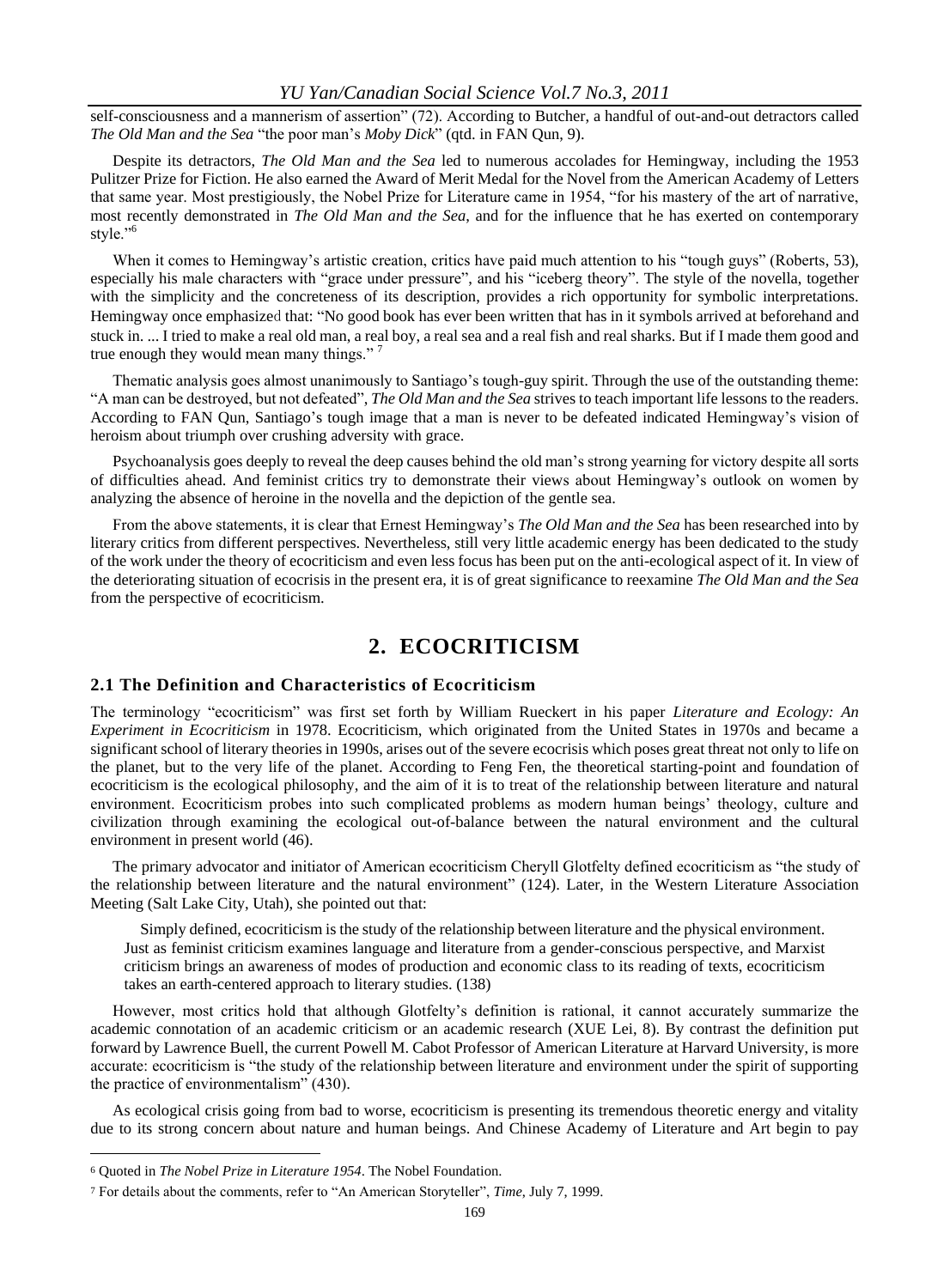attention to and engage in the study of ecocriticism. In his book *Ecological Literature of Europe and America*, WANG Nuo, a scholar of China, states that ecological literature is a kind of literature which is based on the ecological holism thought. It sets the whole profit of ecological system as the highest value, and demonstrates the human' relationship with nature and traces the social root of ecological crisis. The prominent characteristics of ecocriticism are ecological responsibility, civilization criticism, ecological theology and ecological pre-warning (11).

From the above three definitions of ecocriticism, it is clear that ecocriticism has some different characteristics from the general literary criticism. Xue Lei notes that three characteristics deserve mentioning. Firstly, the main stream of ecocriticism is the cultural criticism concerning environmental issue. Some ecocritics who have made in-depth study and has great impact on ecocriticism, such as Lawrence Buell, Jonathan Bate, usually regard the literary works in traditional sense as their objects of textual analysis. Secondly, ecocriticism examines the texts from the perspective of earth-centrism rather than anthropocentrism. Finally, ecocriticism has significant interdisciplinary features. It draws lessons not only from the knowledge of ecocritical science, but the knowledge and theory of other relevant disciplines, such as geography, psychology, philosophy and history, which displays a broader horizon than the traditional literary study.

#### **2.2 The Theoretical Basis and Primary Task of Ecocriticism**

It seems that ecocriticism, in literal sense, combines ecology and literature together, just like psychoanalysis and archetypal criticism. In fact, that is not true. Although some ecocritics did cite a number of ecological research results and environmental research data, the component of natural science is not prominent when judging from the overall ecocriticism. What ecocritics mainly absorb is not the specific research results but the basic ideas of ecology, or precisely, the ecological philosophy, of which the utmost important theory are environmental ethics and deep ecology (WANG Nuo, 48).

Environmental ethics emphasize that ethical care should be given to all living things in ecosphere, and human beings are seen as one of the numerous species. In *The Basic Concept of Environmental Ethics*, Yang Tongjin gathered four different ethical concepts. It is worth mentioning one of the concepts of environmental ethics, namely animal liberation/rights theory, which pays special attention to supply adequate reasons for human's conduct of protecting animals. The animal liberation theory, represented by P. Singer, starts from the utilitarian ethics and insists that we should apply the ethical principle of "concerning the interests of all parties equally" to animals. It holds that if an act brings pains, then the act is evil. Animals can also feel pain too, so we are obligated to stop those acts which will bring pains to animals. The animal rights theory, represented by T. Regan, starts from Kant's ethics, holding that the reason why we need to protect animals is that animals have the equally inviolable rights as human beings. The animal rights theory states that the whole nature and the component parts of nature have intrinsic value or inherent worth. As part of it, animals are no exception. Animals also have respectful inherent value. And just because of such value they are endowed with a kind of moral rights, that is, the rights to be respected. These rights determine that animals cannot be treated as tools to promote human beings' welfare and they deserve the same manner as given to human beings (7).

Deep ecology pays more attention to the basic relationship between human and non-human world, it stresses that human beings and nature are mutually dependent on each other in emotion, ethic and biology. As human beings grow mature, they will be able to share weal and woe with other living things. The founder of deep ecology Arne Naess suggests that the experience of self-mature require undergoing three stages: from ego to social self (lowercase), and then to metaphysical Self (uppercase), and the metaphysical Self is actually the ecological self. Only in the interactive relation with human community and earth community can this self come true. During this process, human beings will recognize that human is just a part of nature, rather than a separate individual from nature, and the demonstration of humanity is determined by human beings' relationship to other people and other creatures in nature (qtd. in LEI Yi, 47).

Regarding the primary task of ecocriticism, Wang Nuo points out that:

As a kind of literary and civilization criticism, ecocriticism has the primary task which can demonstrates its intrinsic trait and peculiar value, that is, reexamining the culture of human to carry on cultural criticism, namely, probing into the problem of how did human theology, culture and the code of social development influence, even determine human being's attitude and behavior toward nature, and how did they bring about the deterioration of environment and the crisis of ecology. (48)

In short, the ecocriticism, with its academic study of literary works, explores the literary theme of the relationship between human and nature, answers such questions as what human beings should do to deal with the living beings in nature, what role human beings are playing in the whole ecological system, what punishment man will receive if they mistreat the physical world and so on.

This paper interprets *The Old Man and the Sea* from the perspective of ecocriticism and it holds that a kind of anti-ecological-consciousness is reflected in this work when the writer depicts Santiago's "tough guy" spirit. The author tires to explore a kind of new way of thinking so as to evoke human's ecological consciousness under the practical background of the severe ecological crisis.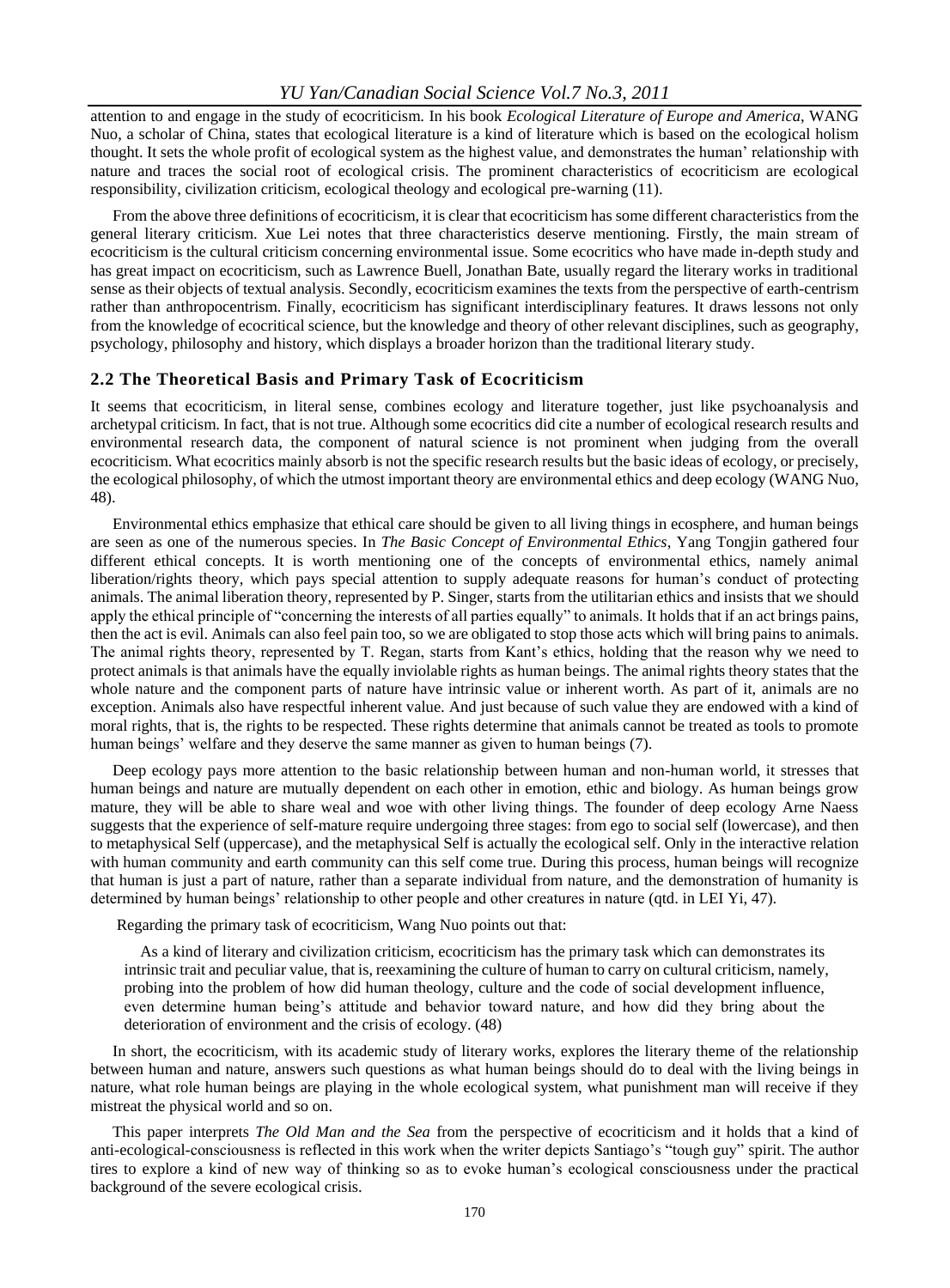## **3. THE ANTI-ECOLOGICAL-CONSCIOUSNESS IN** *THE OLD MAN AND THE SEA*

After we have comprehensively studied the emergence and development of ecocriticism, and seriously considered the current situation of ecological environment, the author thinks that the anti-ecology is contrary to the basic principle of ecology and damaging to the harmony, stability, and beauty of biological community. Therefore, if the description in a book reflects the nature of anti-ecology, one can say that the book presents a kind of anti-ecological-consciousness to a certain degree. According to this criterion, this paper, closely associated with the text of *The Old Man and the Sea*, probes into and analyzes Santiago's anti-ecological-consciousness from the following three different aspects on the basis of thorough study.

#### **3.1 Neglecting the Intrinsic Value of Nature**

When fishing on the big ocean alone, the old man "did not remember when he had first started to talk aloud when he was by himself" (29)<sup>8</sup>. From this description, the readers can feel how lonely the old man was. Fortunately, nature helps him alleviate the sense of loneliness:

He looked across the sea and knew how alone he was now. But he could see the prisms in the deep dark water and the stretching ahead and the strange undulation of the calm. The clouds were building up now for the traded wind and he looked ahead and saw a flight of wild ducks etching themselves against the sky over the water, then blurring, then etching again and he knew no man was ever alone on the sea. (49-50)

The above description forcefully demonstrates the aesthetic value and mentally therapeutic value of nature. However, these values are based on the nature's usefulness to human. In fact, nature does not "exist for human" (Aristotle), it has rich intrinsic value. During the period of renaissance, humanist Chesapilno clearly advocated respecting nature, he believed there is no creature in nature that should be cast aside because even the most insignificant creature has its own sacred value (WANG Nuo, 52). However, human beings always see nature' usefulness to man and neglect its intrinsic value.

To a certain degree, the description of nature in *The Old Man and the Sea* can reflect nature's value. However, such value always partakes of subjectivity and utilitarianism of human beings. Proof of this point can be found everywhere in the novella: "he ate the white [turtle] eggs to give himself strength" (27) and "also drank a cup of shark liver oil each day" (27), because "it was very good against all colds and grippes and it was good for the eyes" (27). Ocean is the very source of Santiago's livelihood and he has his own opinions about different kinds of peculiar ocean creatures. In his eyes, the man-of-war bird "is a great help" (29), because such bird is often attracted by large abundance of fish. "He (the man-of-war bird) is got something. He's not just looking" (23), in this sense, the man-of-war bird can serve as a guide to catch fish. Santiago "was happy to see so much plankton because it meant fish" (25). However, when he saw the auga mala, he cursed it "You whore" (26) and believed "they were the falsest thing in the sea" (26). The reason why Santiago is so disgusted with auga mala was just because it could make the fisherman "have welts and sores" (26) and the "poisonings from the agua mala came quickly and struck like a whiplash" (26). As a result, "the old man loved to see the big sea turtles eating them" (26).

Later, the old man killed the big marlin with great effort after three days' fighting. Although he thought "there is no one worthy of eating him from the manner of his behavior and his dignity" (63), he still computes in his mind: "he's over fifteen hundred pounds the way he is" (82). "…Maybe much more, if he dresses out two-thirds of that at thirty cents a pound?" (83) In addition, the old man took advantage of the light the sun made in the sea and "the shape of the clouds over the land" (25) to judge the weather condition, and he could tell course and direction "from watching the stars" (36). All these clearly prove the human's utilization of nature. Here, human's feeling about nature does not go beyond their own need, therefore, it is impossible to realize and pay due attention to nature's intrinsic value.

#### **3.2 Dealing with Animals Cruelly**

 $\overline{a}$ 

The ecologists emphasize that human should know nature and respect nature. The Germany philosopher Nietzsche once pointed out that human beings "are not the highest of all living things, and each creature is put at the same perfect stage as human beings" (qtd. in WANG Nuo, 52). This indicates that human is not superior to other creatures but a part of the intricate web of life. In the whole ecological system, human has equal place as other species and should live in harmony with each other. However, readers could not count how many innocent lives have been killed by the protagonist Santiago in his whole life. The cruelty and mercilessness of human being to nature can be seen from the description in this novella.

<sup>8</sup> Page references are to the Ernest Hemmingway's *The Old Man and the Sea* translated by Wu Lao (Beijing: [China Literature Press,](dict://key.0895DFE8DB67F9409DB285590D870EDD/China%20Literature%20Press) 2007).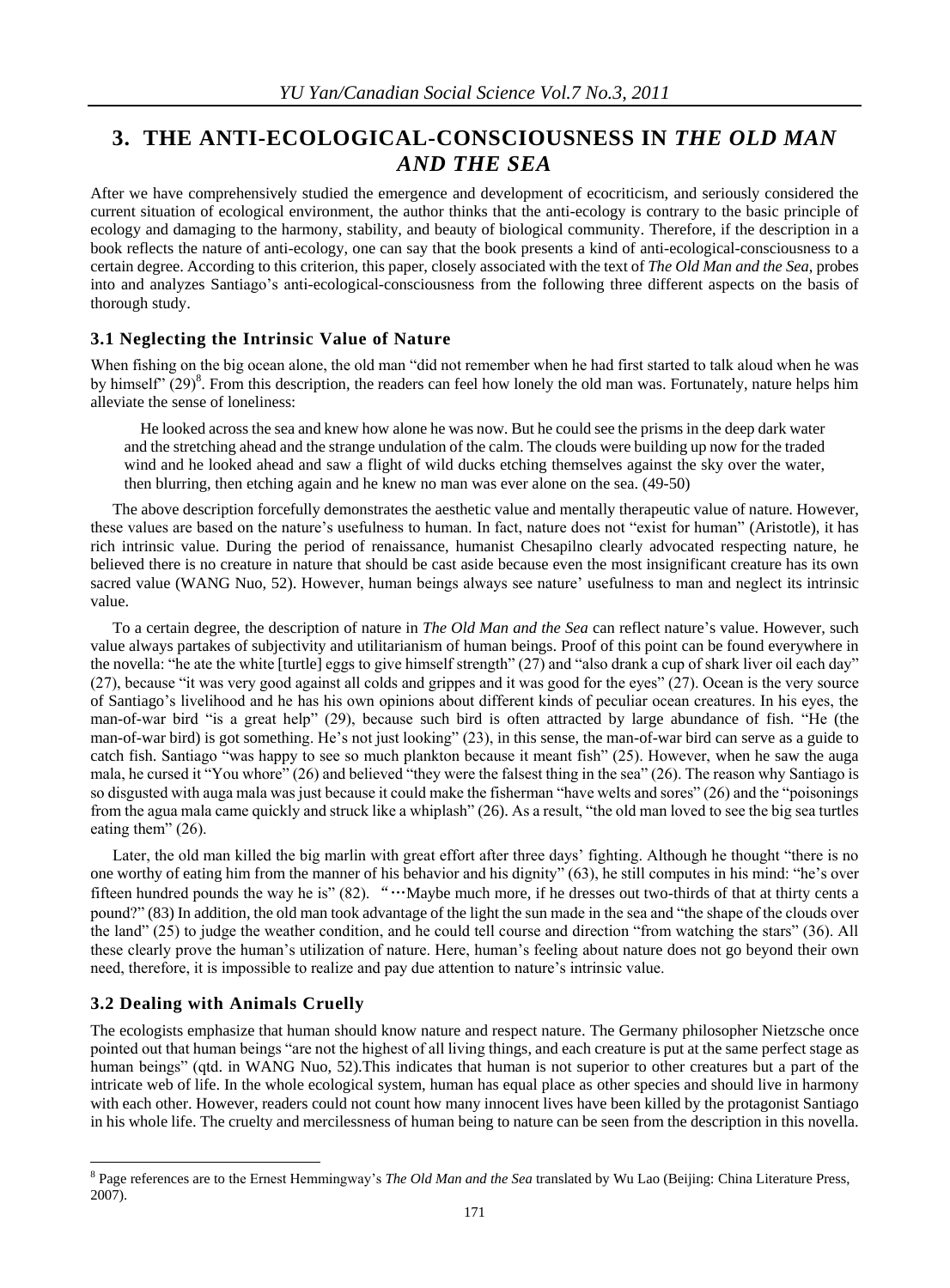#### **3.2.1 Separating the marlin couple**

When fighting with the big marlin, the old man "remembered the time he had hooked one of a pair of marlin" (39). He killed the female fish without sparing a thought for the male fish and mercilessly separated the once happy marlin couple. If the readers were in the marlins' shoes, they would truly feel the old man's cruelty to the marlin couple and human's abused violence to nature:

The male fish always let the female fish feed first and the hooked fish, the female, made a wild, panic-stricken, despairing fight that soon exhausted her, and all the time the male had stayed with her, crossing the line and circling with her on the surface.…… When the old man had gaffed her and clubbed her, holding the rapier bill with its sandpaper edge and clubbing her across the top of her head until her color turned to a color almost like the backing of mirrors, and then, with the boy's aid, hoisted her abroad, the male fish had stayed by the side of the boat. Then, while the old man was clearing the lines and preparing the harpoon, the male fish jumped high into the air beside the boat to see where the female was and then went down deep, his lavender wings, that were his pectoral fins, spread wide and all his wide lavender stripes showing. He was beautiful, the old man remembered, and he had stayed. (39)

Every reader would get shocked at this scene because it is so horrible and merciless. Actually, the brutal and violent hunting reflects the way in which Santiago, even Hemingway, values the natural world and humans' place in it. In human world, animal and nature are easily labeled as "the other". Therefore, they are crowded out of humans' moral consideration, which goes against the basic spirit of environmental ethics.

Here, it is worthwhile to mention something. When describing the old man's shack at the beginning of this novella, Hemingway stated that "once there had been a tinted photograph of his wife on the wall but he had taken it down because it made him too lonely to see it and it was on the shelf in the corner under his clean shirt" (7). This short sentence reflected the old man's deep love to his wife and his loneliness when lived alone.

Although it was the same sincere and ardent love between couple, the old man could not feel it between the marlin couple. "All the time the male had stayed with her" (39), watching this, how could the old man kill the female fish? Imagine what a different effect would come out if the narrative point of view shifts to the marlin or the description of the marlin's psychological movement! Although the old man thought "that was the saddest thing I ever saw with them" (39), and "he begged her (the female fish) pardon" (39), he "butchered her promptly" (39). From Santiago's self-contradictory speech and action, Hemingway and humans' cold-bloodedness and hypocrisy are apparent and appalling.

#### **3.2.2 Killing dolphin**

 $\overline{a}$ 

When Santiago was at a stalemate with the big marlin, a dolphin was hooked and killed by him to "keep strong" (37). The detailed and vivid description would no doubt make the readers obtain a clear picture of his very deliberate method of fishing, but his cruelty and ferocity to the so-called "brother" as well:

The stars were bright now and he saw the dolphin clearly and he pushed the blade of his knife into his head and drew him out from under the stern. He put one of his feet on the fish and slit him quickly from the vent up to the tip of his lower jaw. Then he put his knife down and gutted him with his right hand, scooping him clean and pulling the gills clear. He felt the maw heavy and slippery in his hands and he slit it open. There were two flying fish inside. They were fresh and hard and he laid them side by side and dropped the guts and the gills over the stern. They sank leaving a trail of phosphorescence in the water. The dolphin was cold and a leprous gray-white now in the starlight and the old man skinned one side of him while he held his right foot on the fish's head. Then he turned him over and skinned the other side and cut each side off from the head down to the tail. (66)

To the hunter, this is a happy moment to enjoy his fruit of victory. However, it is undoubtedly evil and unfair to the hunted dolphin. Small as the dolphin is, it is also a kind of sea creature and should have lived a happy life in the huge ocean, its home. But we could not get such feeling from the above description. The whole paragraph, almost the whole novella, is narrated in Santiago's point of view and the dolphin's voice is covered or deprived. The dolphin even has no chance to appeal for itself. This point is enough to prove that humans who boast himself as "the beauty of the world, the paragon of animals"<sup>9</sup> have filthy souls to take delight in killing other species.

#### **3.2.3 Fighting with big marlin and the sharks**

The main body of *The Old Man and the Sea* was Santiago's fighting against a big marlin and many fierce sharks successively. Through the description of Santiago's catching the big marlin and defeating the savage sharks, Hemmingway created an image of a tough fisherman who was optimistic, indestructible and unyielding when facing

<sup>9</sup> Quoted in William Shakespeare's *Hamlet*. Act 2, Se. 2, lines 306-310.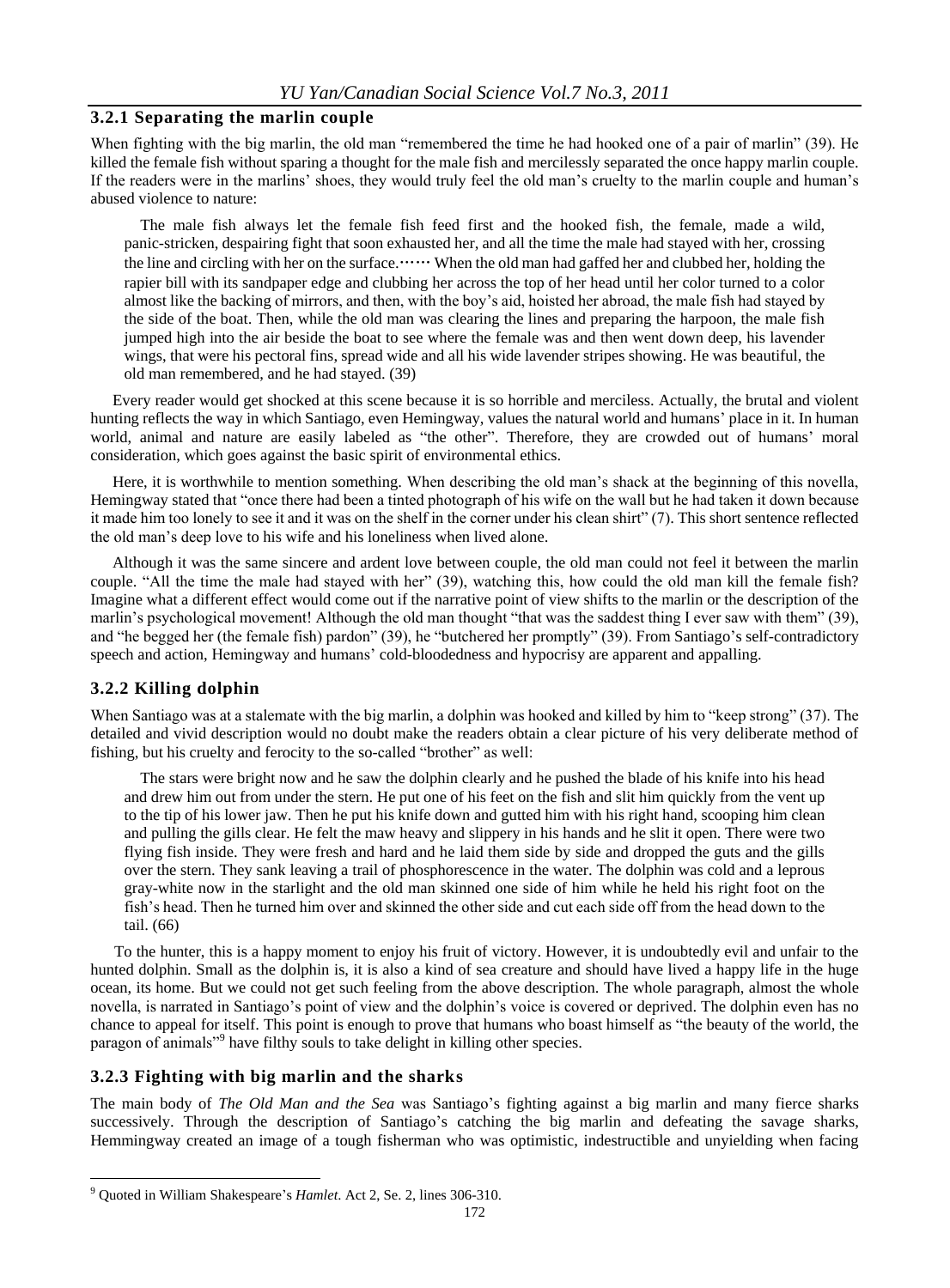difficulty and failure. Relying on this kind of spirit, the old man realized his value and proved his ability. Numerous readers were shocked by Santiago's toughness. However, few people have realized the irreversible damage to nature, which just results from his never-giving-up spirit.

First, let us have a look at the marlin before it was killed by Santiago:

He was bright in the sun and his head and beck were dark purple and in the sun the stripes on his side showed wide and a light lavender. His sword was as long as a baseball bat and tapered like a rapier and he rose his full length from the water and then reentered it, smoothly, like a diver and the old man saw the great scytheblade of his tail go under and the line commenced to race out. (51-52)

This is the direct description of the big marlin after it came out from the ocean. From it readers can clearly see the vitality, energy, beauty and great of the big marlin, and even Santiago who have fished on the sea in all his life could not help praising "they are more noble and more able" (52) than us human and "never have I seen a greater or more beautiful or a calmer or noble thing than you, brother" (79). These words are Santiago's sincere admiration for the big marlin, which denotes his respect for nature. However, at the meantime he has a lifelong zeal of conquering nature, which can be illustrated by his mental activity and actual deeds. He said to himself that "I'll kill him though, in all his greatness and his glory" (55), and relying on his rich experience, great determination and the help of various weapons, he killed the big marlin eventually.

In fact, the description of Santiago's ambivalent attitude towards the big marlin actually reflects parts of Hemingway's paradoxical attitude towards animals (or nature). On the one hand, Hemingway loves and praises nature, showing great concern over all the living creatures in nature. This kind of ecological consciousness is well connected with his early experience in childhood, and his father has exerted much influence upon him. His father, Dr. Clarence Edmonds Hemingway, is a highly-respected physician and unusually keen amateur naturalist who devoted to hunting and fishing. Through him, Hemingway was taught not only a love of hunting but a reverence and respect for the hunted. On the other hand, aiming to conquer nature, Hemingway is fond of killing animals to experience excitement and realize self-value. According to Paul P. Reuben, "in the summer of 1933 … Hemingway spent three months hunting on the Dark Continent (a place in Africa)". <sup>10</sup> And in his work *Green Hills of Africa*, Hemingway once clearly expressed such idea that he didn't care killing anything and any animal as long as the process of hunting was done neatly, for they would die sooner or later.

Then, let we see the sharks described in the novella. In traditional literary criticism, the sharks "symbolize the vicious force in the world and symbolize despicability and greedy", they "prevent human beings from reaching the ideal place."<sup>11</sup> However, the whole nature is an organic unity, and it has its own rule of evolvement. All living creatures such as animals, plants, and microorganisms etc. are all indispensable parts of this community. They exist reasonably. As a kind of sea creature, the sharks do nothing wrong. The same as human beings, they have to fight for existence and they did not violate any law of nature. After all, it is human beings who break into the place they live and destroy their rule of life. The old man regarded the dead marlin as his own property. In order to safeguard his fruit of victory he would "fight them until I die" (100). Therefore, he used all kinds of tools he could use, such as harpoon, rope, knife, oar, tiller and short club, and "have killed many sharks" (99). During describing the process of killing many sharks, Hemmingway does not show any emotional color, it seems that the old man should and must do it under such condition. However, the author could not neglect the cruel way of treating animals and human's savage and violence is fully presented in the old man's speech and action.

The ecocritic Rachel Carson believes that: "Nature is a close system. Each creature has a kind of close relationship with other particular creatures, and with the whole ecological system. This relationship cannot be hindered or cut off by any human being. " So, if human beings continue to deal with nature cruelly, they will only destroy this relationship and "go farther and farther on the rode of destroying themselves and the whole world".<sup>12</sup>

#### **3.3 Hero as Conqueror of the Nature**

 $\overline{a}$ 

The story itself can be called a hymn to heroism. The writer chose an old man as the protagonist and chose a big marlin and many brutal sharks as the old man's opponent, which threw the old man into an impossible environment. However, even facing such an adversity, the old man was rich in determination and perseverance, and he refused to succumb to a streak of bad luck. He cheered himself on all the times, he said: "I am a strange old man" (6), "pain does not matter to a man" (71) and "I will show him (the big marlin) what a man can do and what a man endures" (55). After the dentuso took about forty pounds meat of the big marlin, the old man said: "…man is not made for defeat. A man can be destroyed but

<sup>&</sup>lt;sup>10</sup> Other detailed information can be seen in Paul P. Reuben's *PAL: Perspectives in American Literature* —*A Research and Reference Guide*. Retrieved on April 19, 2009, from the World Wide Web: http://www.csustan.edu/english/reuben/pal/chap7/hemingway.html. Quoted from Xin Ruijuan's The Classic of Text Iceberg Theory——Study on Symbolic Art of "The Old Man and the Sea".

<sup>&</sup>lt;sup>12</sup> For details refer to *The House of Life: Rachel Carson at Work* written by Paul Brooks, Houghton Mifflin, 1972, Boston.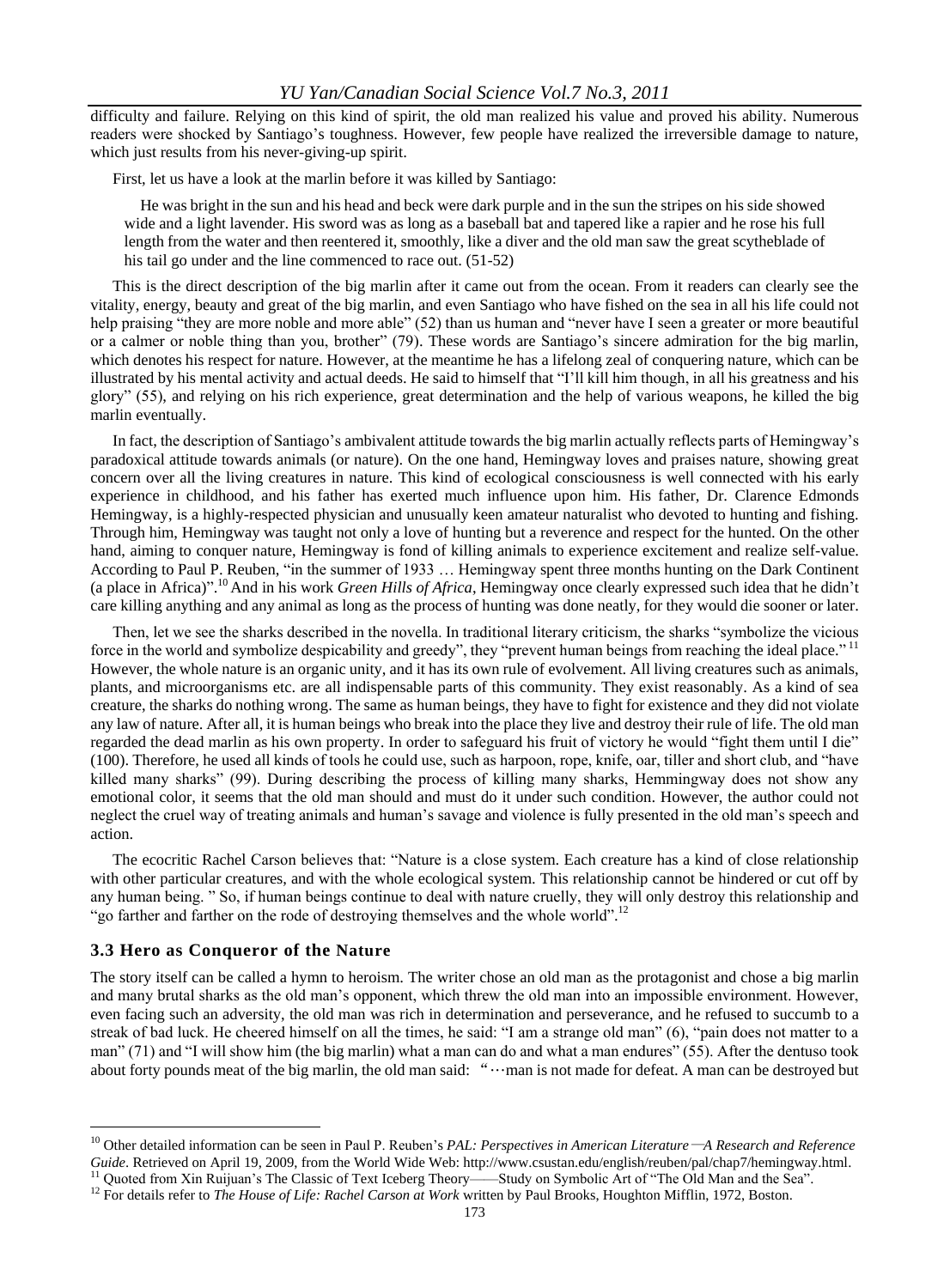#### *YU Yan/Canadian Social Science Vol.7 No.3, 2011*

not defeated" (89). This sentence reveals the theme of *The Old Man and the Sea* and highlights the nature of the old man's spirit.

What the sentence—"A man can be destroyed but not defeated"—advocate is a kind of heroic spirit of never-giving-up, which is praised and imitated by enormous critics and readers. This spirit does have positive meaning in human society. However, the thinking of proving human's power and value by conquering and defeating nature needs to be further investigated. The application of the "tough guy" spirit to the treatment of the relationship between human and nature will push nature, which maintains the existence and development of human, to the opposite of human. From the perspective of ecocriticism, it is this conceit consciousness that has caused the present ecological crisis. Engels once mentioned in his *Dialectics of Nature* that "Let us not, however, flatter ourselves overmuch on account of our human victories over nature. For each such victory nature takes its revenge on us" (qtd. in WANG Nuo, 53). The old man's experience is the best illustration of Engels' statement when it comes to *The Old Man and the Sea*.

When the novella opens, Hemmingway states the adversity of the old man:"he had gone eighty-four days without taking a fish" (1), he "was now definitely and finally salao, which is the worst form of unlucky" (1). Having read the whole story, readers can deeply feel the old man's proficient fishing-kill and considerable experience of fishing. To such a professional fisherman, catching some fish to maintain his existence was not a difficult thing, but why did he catch no fish in eighty-four days? Maybe that was nature's warning for his wrong deeds in the past. However, he did not understand the voice of nature but thought highly of heroism, "for pride" (91) he went deep into the sea and did the thing that he thought he was born for. Therefore, nature punished him harshly and let him know "he was beaten now finally and without remedy" (103). In the end, Santiago said "I went out too far" (95, 99,100,104) for tour times and realized his folly when he rethought his experience. Until now, it is safe to say that Santiago deserves his failure. Therefore, praising highly of hero as conqueror of nature is also an anti-ecological thought and behavior, and the absurdity and harmfulness of this idea is obvious.

### **CONCLUSION**

In Hemingway's literary career, nature is always the major theme of his artistic creation. Most critics have agreed on the point that Hemmingway is a writer of ecological consciousness. In fact, he does write many great works which can reflect his thinking about the relationship between human and nature, but this relationship is too complicated to be generalized.

The analysis mentioned above has led the author to the conclusion that *The Old Man and the Sea* does reflect Santiago's profound anti-ecological-consciousness. Here, human beings take priority over animals and all other living things are placed in the position of objectivity, with no speech right, no thought, and no morality. More strikingly, even the only criterion of their existence value and the greatness of such value is human beings' need. Through the old fisherman Santiago's eyes, Hemingway's love toward nature can be seen. However, this kind of love is badly influenced by the thought of anthropocentrism. The nature in Hemingway's works has already become the product which is filtered by human senses. It serves as an object to be appreciated, but not a living creature having equal rights as human beings. And Hemingway, representative of humans, proclaims himself the superior and omnipotent aesthetic subject who has all say. Meanwhile, nature has become a place to satisfy humans' desire to conquer. On the sea, the old fisherman tried to prove his courage and dignity and realize his self-value. Nevertheless, such ways of proving and realization is at the cost of the animals' lives. When the huge marlin was eventually killed by Santiago, it seemed that Hemingway was conveying a mistaken feeling that the tougher the object to be conquered, the more fun and gloriousness would be brought to human beings. As a result, heroism was further exaggerated and reinforced.

Of course, this kind of complicated and paradoxical ecological consciousness has much to do with the social background of the author. As the spokesman of "The Lost Generation", Hemmingway paid much attention to the spiritual condition and did not put enough emphasis on the ecological problems, but this does not mean to deny the great value of *The Old Man and the Sea*. The famous ecologist Donald Worster once pointed out that: "what account for the global ecological crisis which we must face today is not the ecological system but our cultural system. (qtd. in WANG Nuo, 71) Therefore, the study of ecological literature should deeply and comprehensively interpret our literary system, then, besides the part showing ecological consciousness in a literary work, the part reflecting anti-ecological-consciousness is also worthwhile to be studied. According to this point, this paper probes into and analyzes Santiago's anti-ecological-consciousness reflected in *The Old Man and the Sea* from the following three perspectives: neglecting the intrinsic value of nature, dealing with animals cruelly and hero as conqueror of nature.

Through the above analysis, the author holds that Santiago's anti-ecological-consciousness actually reflects Hemingway's ambivalent ecological thought to a certain degree. That is, reverence for nature and desire to conquer nature. It is his love and respect for nature that Hemingway presents the beauty of sea and sea animals in the novella and it is his zeal for conquering nature that Hemingway describes Santiago as a hero with mental triumph.